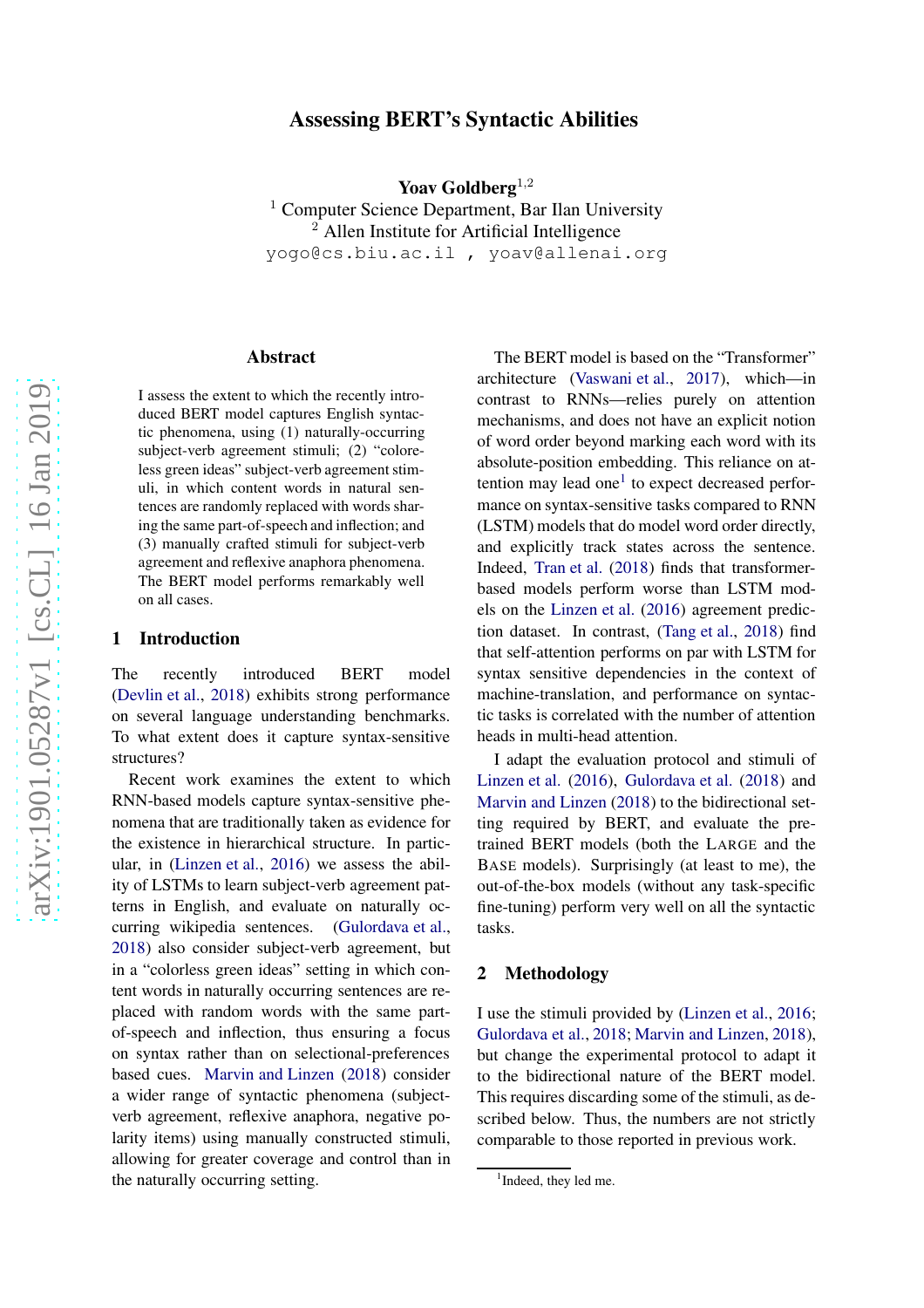### 2.1 Previous setups

All three previous work use uni-directional language-model-like models.

[Linzen et al.](#page-3-1) [\(2016](#page-3-1)) start with existing sentences from wikipedia that contain a present-tense verb. They feed each sentence word by word into an LSTM, stop right before the focus verb, and ask the model to predict a binary plural/singular decision (supervised setup) or compare the probability assigned by a pre-trained language model (LM) to the plural vs singular forms of the verb (LM setup). $<sup>2</sup>$  $<sup>2</sup>$  $<sup>2</sup>$  The evaluation is then performed on</sup> sentences with "agreement attractors" in which at there is at least one noun between the verb and its subject, and all of the nouns between the verb and subject are of the opposite number from the subject.

[Gulordava et al.](#page-3-2) [\(2018](#page-3-2)) also start with existing sentences. However, in order to control for the possibillity of the model learning to rely on "semantic" selectional-preferences cues rather than syntactic ones, they replace each content word with random words from the same part-ofspeech and inflection. This results in "coloreless green ideas" nonce sentences. The evaluation is then performed similarly to the LM setup of [Linzen et al.](#page-3-1) [\(2016](#page-3-1)): the sentence is fed into a pretraiend LSTM LM up to the focus verb, and the model is considered correct if the probability assigned to the correct inflection of the original verb form given the prefix is larger than that assigned to the incorrect inflection.

[Marvin and Linzen](#page-3-3) [\(2018\)](#page-3-3) focus on manually constructed and controlled stimuli, that also emphasizes linguistic structure over selectional preferences. They construct minimal pairs of grammatical and ungrammatical sentences, feed each one *in its entirety* into a pre-trained LSTM-LM, and compare the perplexity assigned by the model to the grammatical and ungrammatical sentences. The model is "correct" if it assigns the grammatical sentence a higher probability than to the ungrammatical one. Since the minimal pairs for most phenomena differ only in a single word (the focus verb), this scoring is very similar to the one used in the two previous works. However, it does consider the continuation of the sentence after the focus verb, and also allows for assessing phenomena that require change into two or more words (like negative polarity items).

### 2.2 Adaptation to the BERT model

In contrast to these works, the BERT model is bi-directional: it is trained to predict the identity of masked words based on both the prefix and suffix surrounding these words. I adapt the unidirectional setup by feeding into BERT the complete sentence, while *masking out the single focus verb*. I then ask BERT for its word predictions for the masked position, and compare the score<sup>[3](#page-1-1)</sup> assigned to the original correct verb to the score assigned to the incorrect one.

For example, for the sentence:

*a 2002 systemic review of herbal products found that several herbs , including peppermint and caraway , have anti-dyspeptic effects for non-ulcer dyspepsia with " encouraging safety profiles " .* (from [\(Linzen et al.,](#page-3-1) [2016](#page-3-1)))

# I feed into BERT:

[CLS] a 2002 systemic review of herbal products found that several herbs, including peppermint and caraway , [MASK] anti-dyspeptic effects for non-ulcer dyspepsia with '' encouraging safety profiles '' . and look for the score assigned to the words

have and has at the masked position.

Similarly, for the pair

*the game that the guard hates is bad . the game that the guard hates are bad .* (from [\(Marvin and Linzen,](#page-3-3) [2018](#page-3-3))), I feed into BERT:

[CLS] the game that the guard hates [MASK] bad .

and compare the scores predicted for is and are.

This differs from [Linzen et al.](#page-3-1) [\(2016](#page-3-1)) and [Gulordava et al.](#page-3-2) [\(2018](#page-3-2)) by considering the entire sentence (excluding the verb) and not just its prefix leading to the verb, and differs from [Marvin and Linzen](#page-3-3) [\(2018](#page-3-3)) by conditioning the focus verb on bidirectional context.

I use the PyTorch implementation of BERT,

<span id="page-1-0"></span> $2$ The results in [Linzen et al.](#page-3-1) [\(2016\)](#page-3-1) suggest that the supervised setup performs much better than the LM setup. However, several more recent work, including [\(Gulordava et al.](#page-3-2), [2018\)](#page-3-2), show that the LM setup does get results which are very close to that of the supervised one.

<span id="page-1-1"></span><sup>&</sup>lt;sup>3</sup>I use the pre-softmax logit scores to save a bit of computation, but this is equivalent to using probabilities.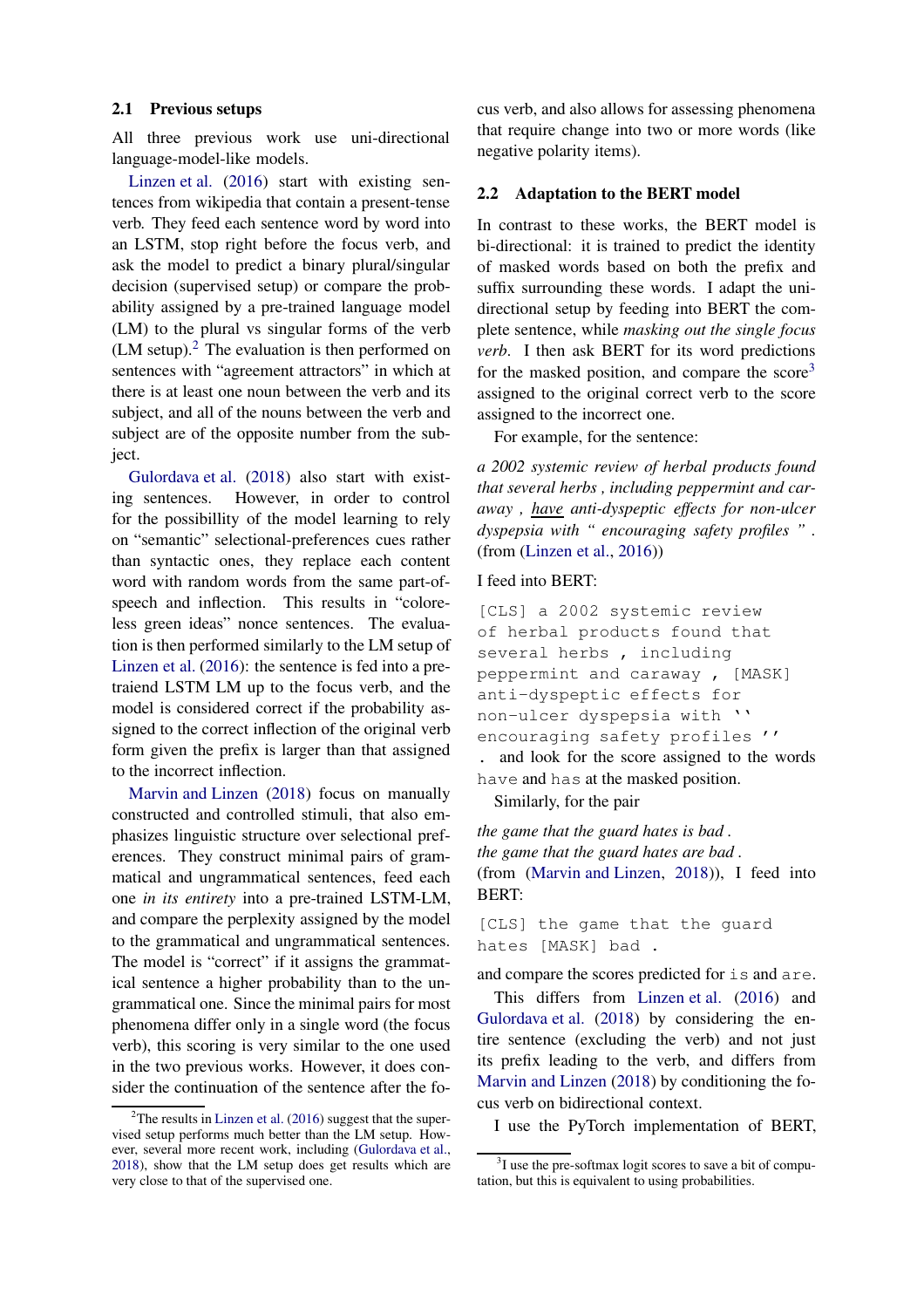with the pre-trained models supplied by Google.<sup>[4](#page-2-0)</sup> I experiment with the bert-large-uncased and bert-base-uncased models.

Discarded Material The bi-directional setup precludes using using the NPI stimuli of [Marvin and Linzen](#page-3-3) [\(2018](#page-3-3)), in which the minimal pair differs in two words position, which I discard from the evaluation. I also discard the agreement cases involving the verbs *is* or *are* in [Linzen et al.](#page-3-1) [\(2016](#page-3-1)) and in [Gulordava et al.](#page-3-2) [\(2018](#page-3-2)), because some of them are copular construction, in which strong agreement hints can be found also on the object following the verb.<sup>[5](#page-2-1)</sup> This is not an issue in the manually constructed [\(Marvin and Linzen](#page-3-3), [2018\)](#page-3-3) stimuli due to the patterns they chose.

Finally, I discard stimuli in which the focus verb or its plural/singular inflection does not appear as a single word in the BERT wordpiece-based vocabulary (and hence cannot be predicted by the model). This include discarding [Marvin and Linzen](#page-3-3) [\(2018](#page-3-3)) stimuli involving the words *swims* or *admires*, resulting in 23,368 discarded pairs (out of 152,300). I similarly discard 680 sentences from [\(Linzen et al.,](#page-3-1) [2016](#page-3-1)) where the focus verb or its inflection were one of 108 out-of-vocabulary tokens,<sup>[6](#page-2-2)</sup> and 28 sentence-pairs (8 to- $kens<sup>7</sup>$  $kens<sup>7</sup>$  $kens<sup>7</sup>$ ) from [\(Gulordava et al.,](#page-3-2) [2018](#page-3-2)).

Limitations The BERT results are not directly comparable to the numbers reported in previous work. Beyond the differences due to bidirectionality and the discarded stimuli, the BERT models are also trained on a different and larger corpus (covering both wikipedia and books).

<span id="page-2-3"></span>7 toss, spills, tosses, affirms, spill, melt, approves, affirm

<span id="page-2-4"></span>

| <b>Attractors</b> | <b>BERT</b> Base | <b>BERT</b> Large | $#$ sents |
|-------------------|------------------|-------------------|-----------|
|                   | 0.97             | 0.97              | 24031     |
| 2                 | 0.97             | 0.97              | 4414      |
| 3                 | 0.96             | 0.96              | 946       |
|                   | 0 97             | 0.96              | 254       |

Table 1: Results on the [Linzen et al.](#page-3-1) [\(2016\)](#page-3-1) stimuli. While not directly comparable, the numbers reported by [Linzen et al.](#page-3-1) [\(2016\)](#page-3-1) and [Gulordava et al.](#page-3-2) [\(2018\)](#page-3-2) for the 2, 3 and 4 attractor cases are substantially lower.

<span id="page-2-5"></span>

| <b>Attractors</b> | <b>BERT Base</b> | <b>BERT</b> Large | # pairs |
|-------------------|------------------|-------------------|---------|
| A 11              | 0.83             | 0.80              | 383     |
|                   | 0.84             | 0.80              | 311     |
|                   | 0.81             | 0.75              | 63      |
|                   | 0.89             | 0.89              |         |

Table 2: Results on the EN NONCE [\(Gulordava et al.](#page-3-2), [2018](#page-3-2)) stimuli. While not strictly comparable, the numbers reported by [Gulordava et al.](#page-3-2) [\(2018](#page-3-2)) for the LSTM in this condition (on All) is  $74.1 \pm 1.6$ .

# Reproducability Code is available at <https://github.com/yoavg/bert-syntax>.

### 3 Results

Tables [1,](#page-2-4) [2](#page-2-5) and [3](#page-3-7) show the results. All cases exhibit high scores—in the vast majority of the cases substantially higher than reported in previous work.[8](#page-2-6) As discussed above, the results are *not directly comparable to previous work*: the BERT models are trained on different (and larger) data, are allowed to access the suffix of the sentence in addition to its prefix, and are evaluated on somewhat different data due to discarding OOV items. **Still, taken together, the high performance num**bers indicate that the purely attention-based BERT models are likely capable of capturing the same kind of syntactic regularities that LSTM-based models are capable of capturing, at least as well as the LSTM models and probably better.

Another noticeable and interesting trend is that larger is not necessarily better: the BERT-Base model outperforms the BERT-Large model on many of the syntactic conditions.

<span id="page-2-0"></span> $4$ https://qithub.com/huqqinqface/pytorch-p <sup>5</sup>Results are generally a bit higher when not discarding the is/are cases.

<span id="page-2-2"></span><span id="page-2-1"></span><sup>6</sup> blames, dislike, inhabit, exclude, revolves, governs, delete, composes, overlap, edits, embrace, compose, undertakes, disagrees, redirect, persist, recognise, rotates, accompanies, attach, undertake, earn, communicates, imagine, contradicts, specialize, accuses, obtain, caters, welcomes, interprets, await, communicate, templates, qualify, reverts, achieve, achieves, govern, restricts, violate, behave, emit, contend, adopt, overlaps, reproduces, rotate, defends, submit, revolve, lend, pertain, disagree, concentrate, detects, endorses, detect, predate, persists, consume, locates, earns, predict, interact, merge, consumes, behaves, locate, predates, enhances, predicts, integrates, inhabits, satisfy, contradict, swear, activate, restrict, satisfies, redirects, excludes, violates, interacts, admires, speculate, blame, drag, qualifies, activates, criticize, assures, welcome, depart, characterizes, defend, obtains, lends, strives, accuse, recognises, characterize, contends, perceive, complain, awaits

<span id="page-2-6"></span> ${}^{8}$ The only exception are the "In a sentential complement" and "Short VP coordination" conditions in Table [3.](#page-3-7) However, the much better scores of the BERT model on the other conditions in that table suggest that the high LSTM numbers on these conditions are due to overfitting to a particular construction, rather tan good syntactic generalization.